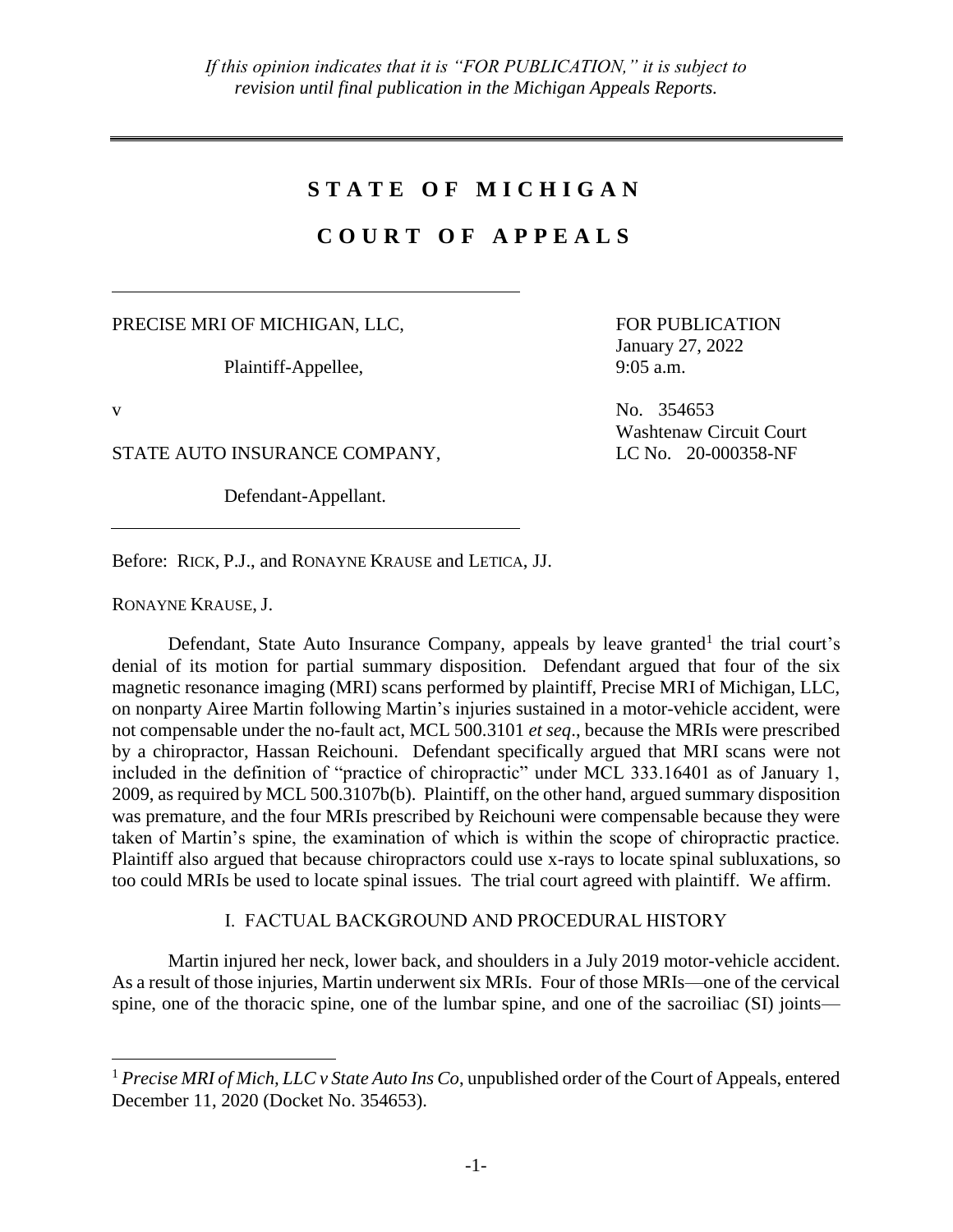were prescribed by Reichouni and conducted by plaintiff in September 2019. The other two MRIs were conducted by plaintiff in November 2019. It is not known who prescribed the November 2019 MRIs, but it was not Reichouni, and the record does not reflect any challenge by defendant to those two MRIs.

After defendant refused to reimburse plaintiff for services provided to Martin, plaintiff obtained an assignment of rights from Martin and filed a complaint against defendant alleging breach of contract and seeking declaratory relief. Defendant denied, or neither admitted nor denied, the allegations against it, and asserted the bills for the MRIs prescribed by Reichouni were not compensable under the no-fault act.

Defendant then moved for partial summary disposition of plaintiff's claim for benefits related to the four MRIs prescribed by Reichouni. Defendant noted that no-fault benefits were generally payable for medical expenses lawfully rendered and reasonably necessary for an insured's care. Defendant argued, however, that, pursuant to MCL 500.3107b(b), reimbursement was not required for a practice of chiropractic service unless that service was included in the definition of "practice of chiropractic" under MCL 333.16401 as of January 1, 2009. Defendant, relying on this Court's decision in *Hofmann v Auto Club Ins Ass'n*, 211 Mich App 55; 535 NW2d 529 (1995), asserted that because MRIs were not included in the definition of "practice of chiropractic" as defined under MCL 333.16401 as of January 1, 2009, and that definition specifically limited chiropractors to ordering x-rays to locate spinal issues, the MRIs prescribed by Reichouni were not compensable.

Plaintiff responded, asserting summary disposition was premature because discovery was not complete, and, in any event, the MRIs were compensable under the no-fault act. Specifically, plaintiff argued that because the MRIs related to evaluation of Martin's spine, Reichouni could lawfully prescribe them and they were, therefore, compensable. The trial court, without holding a hearing, denied defendant's motion for partial summary disposition "for the reasons stated in" plaintiff's responsive brief. Defendant applied for leave to appeal that denial, and this Court granted defendant's application. While this appeal was pending, this Court decided *Skwierc v Whisnant*, Mich App  $\frac{1}{2}$ ,  $\frac{1}{2}$  NW2d  $\frac{1}{2}$  (2021) (Docket No. 355133); slip op at 5-7, which held that when an MRI is used for analysis of the spine, it falls within the scope of chiropractic practice as it was defined as of January 1, 2009.

## II. STANDARD OF REVIEW

This Court reviews a trial court's decision whether to grant or deny a motion for summary disposition de novo. *Maiden v Rozwood*, 461 Mich 109, 118; 597 NW2d 817 (1999).

A motion under MCR  $2.116(C)(10)$  tests the factual sufficiency of the complaint. In evaluating a motion for summary disposition brought under this subsection, a trial court considers affidavits, pleadings, depositions, admissions, and other evidence submitted by the parties, MCR  $2.116(G)(5)$ , in the light most favorable to the party opposing the motion. Where the proffered evidence fails to establish a genuine issue regarding any material fact, the moving party is entitled to judgment as a matter of law. [*Id*. at 120 (citations and quotation marks omitted).]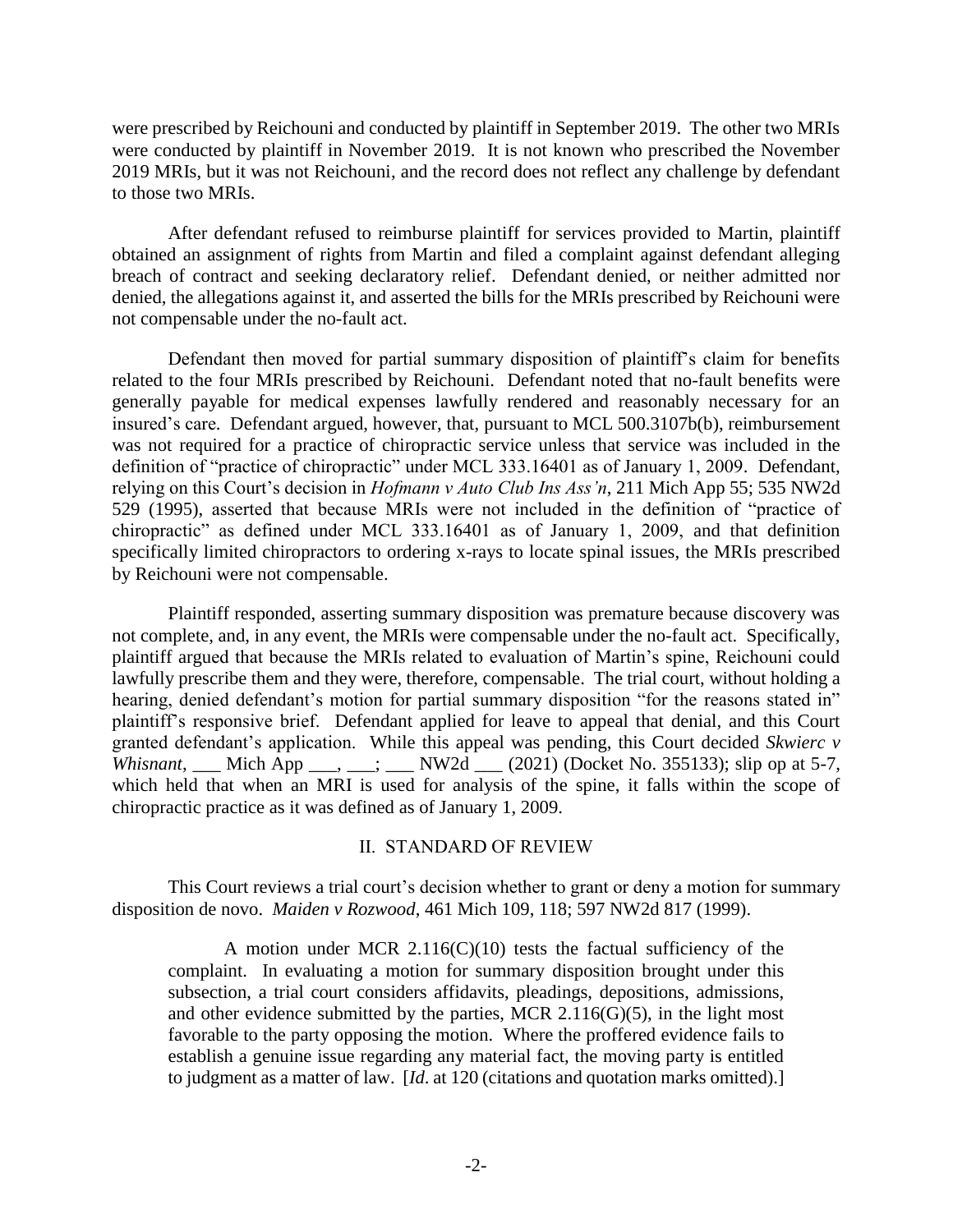As noted in *Skwierc*, "Michigan is a state where the parameters of chiropractic care have been set not by the profession, but rather by politicians." *Skwierc*, Mich App at ; slip op at 3. Thus, "[b]ecause the scope of chiropractic is statutorily defined, the question whether a given activity . . . is within the authorized scope of chiropractic is primarily one of statutory construction to be decided by the court." *Id*., quoting *Hofmann*, 211 Mich App at 67 (quotation marks omitted; alterations in original).

This Court also reviews de novo questions of statutory interpretation. The first step when addressing a question of statutory interpretation is to review the language of the statute. Unless statutorily defined, every word or phrase of a statute should be accorded its plain and ordinary meaning, taking into account the context in which the words are used. Where the statutory language is clear and unambiguous, a court must apply it as written. [*Measel v Auto Club Group Ins Co*, 314 Mich App 320, 326; 886 NW2d 193 (2016) (quotation marks and citation omitted).]

"The primary goal of statutory interpretation is to give effect to the Legislature's intent." *In re Reliability Plans of Electric Utilities for 2017-2021*, 505 Mich 97, 119; 949 NW2d 73 (2020).

III. "PRACTICE OF CHIROPRACTIC" AND THE COMPENSABILITY OF MRI SCANS

Defendant argues the MRIs prescribed by Reichouni and conducted by plaintiff are not compensable under the no-fault act. Specifically, defendant contends that, under MCL 500.3107b(b), reimbursement for the MRIs is precluded because MRIs were not included in the definition of "practice of chiropractic" under MCL 333.16401 as of January 1, 2009.<sup>2</sup> We disagree.

Generally, under the no-fault act, PIP benefits are payable for medical expenses that are reasonably necessary for an insured's care, recovery, and rehabilitation. MCL 500.3107(1)(a); *Measel*, 314 Mich App at 326; see also MCL 500.3157 (stating that a "reasonable amount" may be charged for products, services, and accommodations lawfully rendered to an injured person who is covered by insurance). However, in 2009, the Legislature enacted 2009 PA 222, which added MCL 500.3107b(b) to the no-fault act. MCL 500.3107b(b), an exception to the general rule in MCL 500.3107, states, in relevant part:

 $2$  Plaintiff also argued below that summary disposition was premature because discovery was not complete. To the extent plaintiff raises this argument on appeal, we disagree. "[A] party opposing summary disposition cannot simply state that summary disposition is premature without identifying a disputed issue and supporting that issue with independent evidence. The party opposing summary disposition must offer the required MCR 2.116(H) affidavits, with the probable testimony to support its contentions." *Marilyn Froling Revocable Living Trust v Bloomfield Hills Country Club*, 283 Mich App 264, 292-293; 769 NW2d 234 (2009) (footnotes omitted). Plaintiff failed to identify any disputed factual issues relevant to the motion for partial summary disposition for which discovery was not yet complete, and did not attach any supporting affidavits. Thus, summary disposition was not premature. See *id*.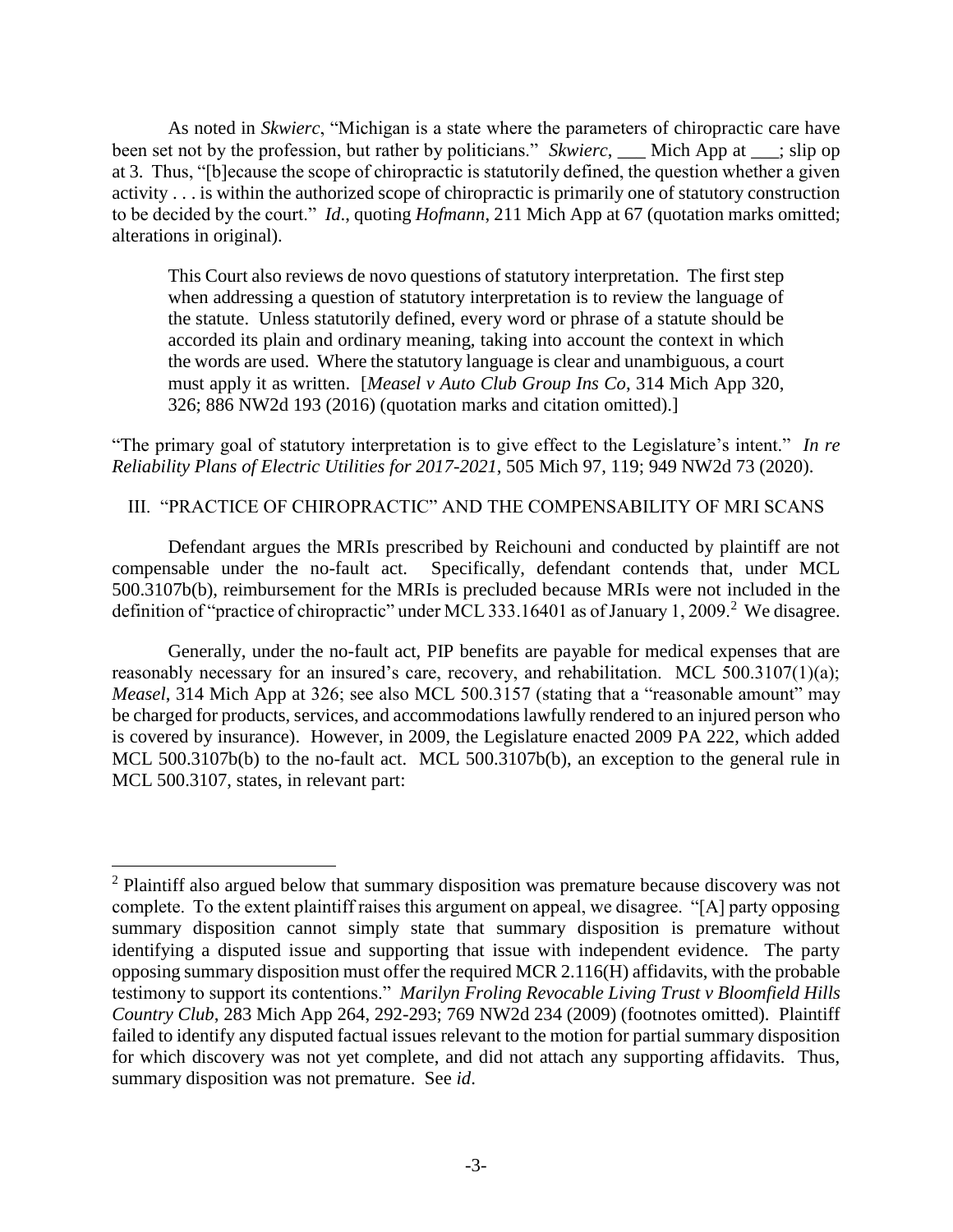Reimbursement or coverage for expenses within personal protection insurance coverage under [MCL 500.3107] is not required for any of the following:

\* \* \*

(b) A practice of chiropractic service, unless that service was included in the definition of practice of chiropractic under . . . MCL 333.16401, as of January 1, 2009. [MCL 500.3107b(b).<sup>3</sup>]

"2009 PA 222 was one of several tie-barred bills, all effective January 5, 2010, that addressed a tension between chiropractors and insurance providers regarding the scope of chiropractic care and related insurance liability." *Measel*, 314 Mich App at 327. "Along with 2009 PA 222, the Legislature also enacted 2009 PA 223, which expanded the scope of the definition of 'practice of chiropractic' under MCL 333.16401 of the Public Health Code." *Id*. "Thus, while 2009 PA 223 expanded the scope of the definition of 'practice of chiropractic,' 2009 PA 222 limited insurance providers' liability under the no-fault act for the newly included services." *Id*. (footnote omitted).

In *Skwierc*, this Court summarized the framework for determining whether a chiropractic service falls within the exception in MCL 500.3107b(b):

Under *Measel*, a court must first consider whether the services at issue were lawfully rendered and reasonably necessary for the insured's accident-related care. If so, then the services are "within PIP coverage under MCL 500.3107," and the next question is "whether each of the services was '[a] practice of chiropractic service' for purposes of MCL 500.3107b(b)." In *Measel*, this Court held that a "service is '[a] practice of chiropractic service' for purposes of MCL 500.3107b(b) if that service falls under the *current definition* of 'practice of chiropractic' provided by MCL 333.16401.

However, even if a service is determined to be within the current definition of "practice of chiropractic," reimbursement is not required under the no-fault act "unless the service 'was included in the definition of practice of chiropractic under [MCL 333.16401] . . . as of January 1, 2009.' " Thus, "if a service falls within PIP coverage under MCL 500.3107 and is '[a] practice of chiropractic service' under MCL 500.3107b(b), reimbursement is only required under the no-fault act if the service was included in the definition of 'practice of chiropractic' under MCL 333.16401 as that statute existed on January 1, 2009." [*Skwierc*, \_\_\_ Mich App at

<sup>3</sup> MCL 500.3107b was amended in 2020, effective July 1, 2020. 2020 PA 104. As of July 1, 2020, MCL 500.3107b(b) states that reimbursement is not required for "[a] practice of chiropractic service rendered before July 2, 2021, unless that service was included in the definition of practice of chiropractic under section 16401 of the public health code, 1978 PA 368, MCL 333.16401, as of January 1, 2009." As will be discussed, given our conclusion that MRIs were included in the definition of "practice of chiropractic" under MCL 333.16401 as of January 1, 2009, the amended version of MCL 500.3107b(b) has no substantive effect in this case. In any event, the MRIs at issue were taken on September 30, 2019, *before* the effective date of the amendment.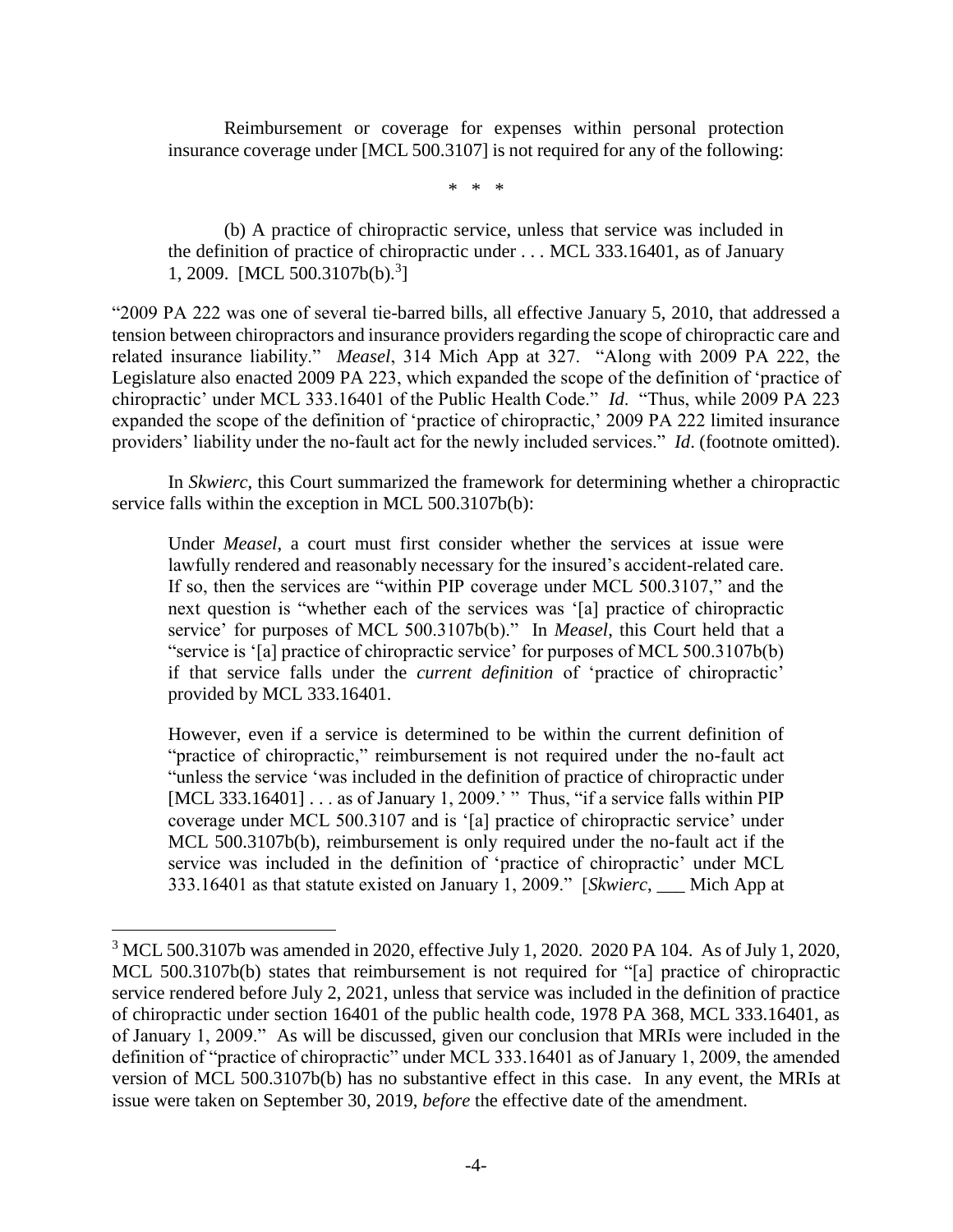\_\_\_; slip op at 4 (alterations and ellipsis in *Measel*; emphasis added in *Skwierc*; citations omitted).]

As of January 1, 2009, MCL 333.16401(1) stated:

(b) "Practice of chiropractic" means that discipline within the healing arts which deals with the human nervous system and its relationship to the spinal column and its interrelationship with other body systems. Practice of chiropractic includes the following:

(*i*) Diagnosis, including spinal analysis, to determine the existence of spinal subluxations or misalignments that produce nerve interference, indicating the necessity for chiropractic care.

(*ii*) A chiropractic adjustment of spinal subluxations or misalignments and related bones and tissues for the establishment of neural integrity utilizing the inherent recuperative powers of the body for restoration and maintenance of health.

(*iii*) The use of analytical instruments, nutritional advice, rehabilitative exercise and adjustment apparatus regulated by rules promulgated by the board pursuant to [MCL 333.16423], and the use of x-ray machines in the examination of patients for the purpose of locating spinal subluxations or misaligned vertebrae of the human spine. The practice of chiropractic does not include the performance of incisive surgical procedures, the performance of an invasive procedure requiring instrumentation, or the dispensing or prescribing of drugs or medicine. [*Measel*, 314 Mich App at 335-336, citing MCL 333.16401(1), as amended by 2002 PA 734.]

The trial court did not address the initial threshold questions. Rather, it only addressed whether the MRIs at issue were within the scope of chiropractic practice as of January 1, 2009, concluding the MRIs came within that definition. Defendant argues on appeal (as it did below), however, that plaintiff could not lawfully render MRIs prescribed by a chiropractor who acted outside the scope of his license, i.e., the MRIs prescribed by Reichouni were outside the scope of chiropractic practice and, therefore, not compensable. But as this Court stated in *Skwierc*, even if an MRI was "not within the practice of chiropractic as of January 1, 2009, as that term was defined by MCL 333.16401, such a determination does not necessarily render the MRI unlawful." *Skwierc*, \_\_\_ Mich App at \_\_\_; slip op at 4. In *Hofmann*, this Court explained:

To be sure, only treatment lawfully rendered, including being in compliance with licensing requirements, is subject to payment as a no-fault benefit. It does not follow, however, that an activity is not lawfully rendered, and therefore not subject to payment as a no-fault benefit, merely because it is excluded from the statutory scope of chiropractic. [*Hofmann*, 211 Mich App at 64-65.]

This is so because "[t]he purpose of the licensing statute is not to prohibit the doing of those acts that are excluded from the definition of chiropractic, but to make it unlawful to do without a license those things that are within the definition." *Id*. at 65 (quotation marks and citation omitted).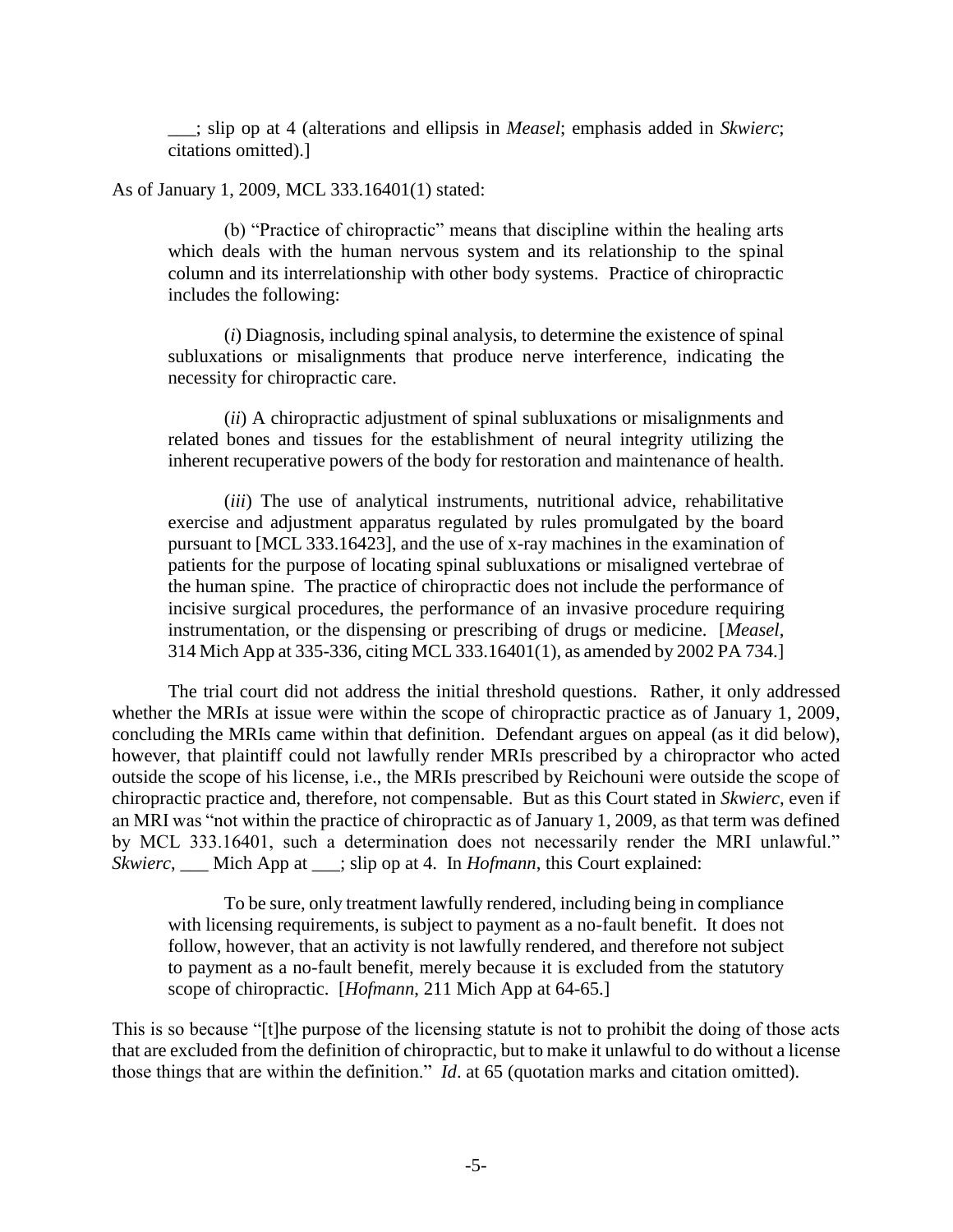After addressing the lawfulness of an MRI, the *Skwierc* Court analyzed whether the MRIs at issue came within the definition of "practice of chiropractic" under MCL 333.16401 as of January 1, 2009. *Hofmann*, however, necessitates a preliminary step before this analysis—whether use of the analytical instrument is barred by MCL 333.16423. *Hofmann*, 211 Mich App at 68-70. MCL 333.16423, as originally enacted and before it was amended by 2009 PA 221, provided:

(1) The board shall promulgate rules to establish criteria for the approval of analytical instruments and adjustment apparatus to be used for the purpose of examining patients in locating spinal subluxations and misalignments of the human spine. The criteria established shall be substantially equivalent to nationally recognized standards in the profession for the use and operation of the instruments. The board may approve types and makes of analytical instruments that meet these criteria.

(2) An individual shall not use analytical instruments or adjustment apparatus which does not meet nationally recognized standards or which is not approved by the board. [*Attorney General v Beno*, 422 Mich 293, 329; 373 NW2d 544 (1985).]

Mich Admin Code, R 338.12001(1)(f) defines "nationally recognized standards" as "that which is taught in a chiropractic educational program or postgraduate educational program that is accredited by the council on chiropractic education."

Before examining the extent to which a diagnostic examination came within the former definition of MCL 333.16401, the *Hofmann* Court concluded MCL 333.16423 "does not prohibit the use of an analytical instrument or adjustment apparatus if the instrument *either* (1) meets nationally recognized standards, *or* (2) has been approved by the Board of Chiropractic." *Hofmann*, 211 Mich App at 69 (emphasis in original). Thus, "if an analytical instrument or adjustment apparatus meets nationally recognized standards *or* has been approved by the board, its use is not prohibited by § 16423(2)." *Id*. at 70 (emphasis in original). In *Hofmann*, "each of the instruments" at issue<sup>4</sup> had been approved by the Board and, as a result, "none of the instruments" were prohibited by MCL 333.16423. *Id*. This Court noted it was, therefore, "unnecessary to assess independently the nationally recognized standards prong of § 16423(2)." *Id.* Accordingly, before reaching the question of whether MRIs come within the definition of "practice of chiropractic" as of January 1, 2009—*Skwierc* held that they do—we must first address whether MRIs constitute an analytical instrument that either meets "nationally recognized

<sup>4</sup> The instruments and services at issue in *Hofmann* included: (1) orthopedic and neurological examinations; (2) nutritional analysis and nutritional supplements; (3) cervical supports, cervical pillows, and lumbar supports; (4) cervical, spinal, and intersegmental traction; (5) hot and cold packs; (6) SOT blocking and wedges; (7) re-evaluation x-rays; and (8) pelvic x-rays. *Hofmann*, 211 Mich App at 61.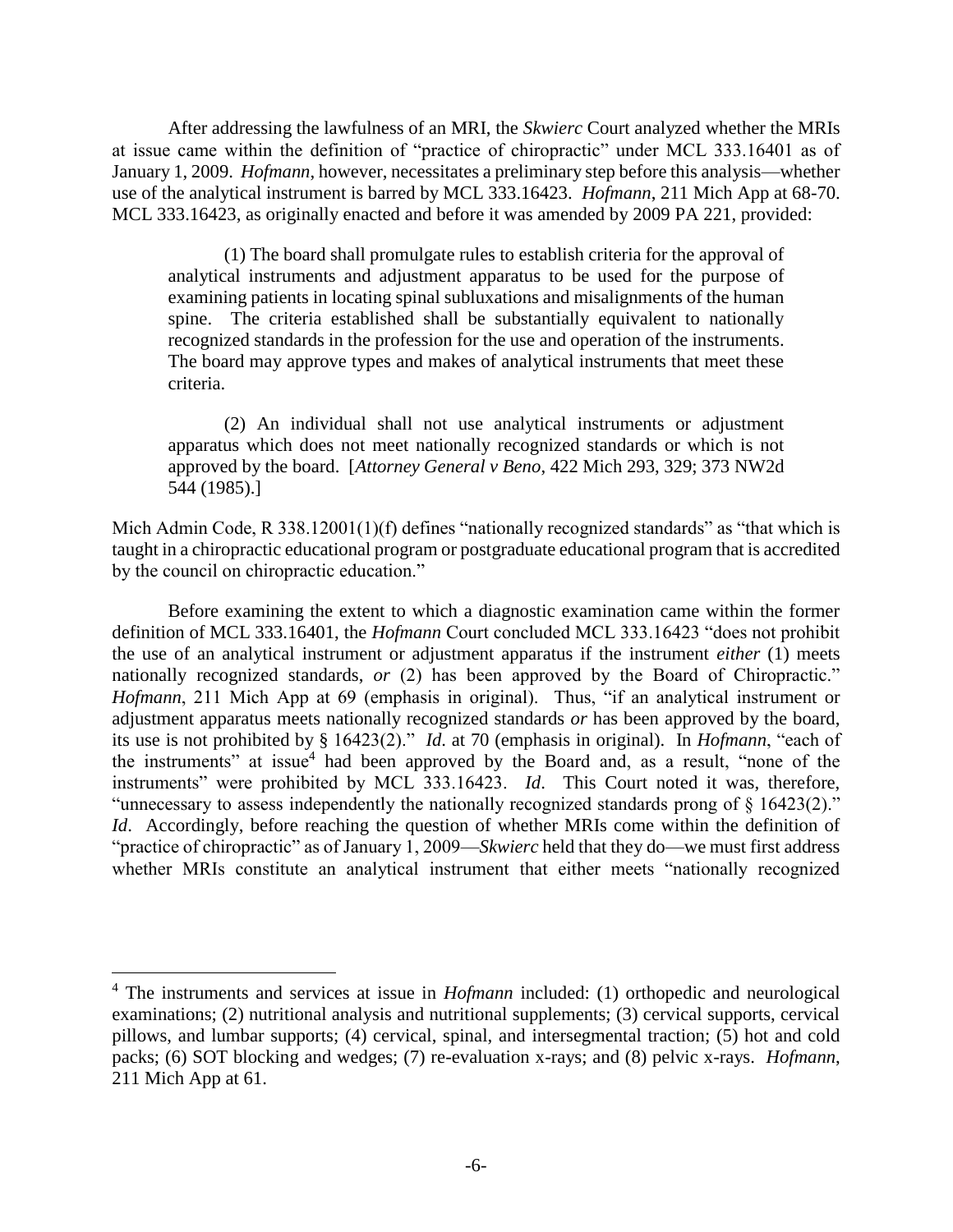standards" or is "approved by the board." *Hofmann*, 211 Mich App at 68-70. We conclude that MRIs satisfy MCL 333.16423.

MRIs have indeed been approved by the Board, at least as of May 2010. A document from the Michigan Association of Chiropractors regarding the Board's approval of various analytical instruments, adjustment apparatus, physical measures, and tests related to the new chiropractic scope of practice<sup>5</sup> states, in relevant part:

### **Analytical Instruments**

Instruments used in the diagnosis of human conditions and disorders of the human musculoskeletal and nervous systems as they relate to subluxations, misalignments and joint dysfunctions. These instruments shall be used for the purpose of detecting those conditions and disorders or offering advice to seek treatment from other health professionals in order to restore and maintain health, including, but not limited to:

\* \* \*

**X-ray**: For diagnostic purposes only[.]

**\* \* \***

### **Tests**

 $\overline{a}$ 

The performance, ordering or use of tests for the diagnosis of human conditions and disorders of the musculoskeletal and nervous systems as they relate to subluxations, misalignments and joint dysfunctions. These tests shall be for the purpose of detecting those conditions and disorders or offering advice to seek treatment from other health professionals in order to restore and maintain health, including, but not limited to:

\* \* \*

<sup>5</sup> This Court may take judicial notice of public records. See *Johnson v Dep't of Natural Resources*, 310 Mich App 635, 649; 873 NW2d 842 (2015), citing MRE 201. We also note this Court's statement in *Measel*, 314 Mich App at 331: "On June 1, 2010, the Michigan Department of Community Health issued a letter to chiropractic licensees outlining an approved list of analytical instruments, adjustment apparatus, tests, and physical measures falling within the broadened scope of chiropractic practice under 2009 PA 223." The content of the June 1, 2020 letter is essentially identical to that found in the document from the Michigan Association of Chiropractors regarding the Board's approval of various analytical instruments, adjustment apparatus, physical measures, and tests. This Court can take judicial notice of its own records. See, e.g., *In re Albert*, 383 Mich 722, 724; 179 NW2d 20 (1970); *In re Jones*, 286 Mich App 126, 129; 777 NW2d 728 (2009).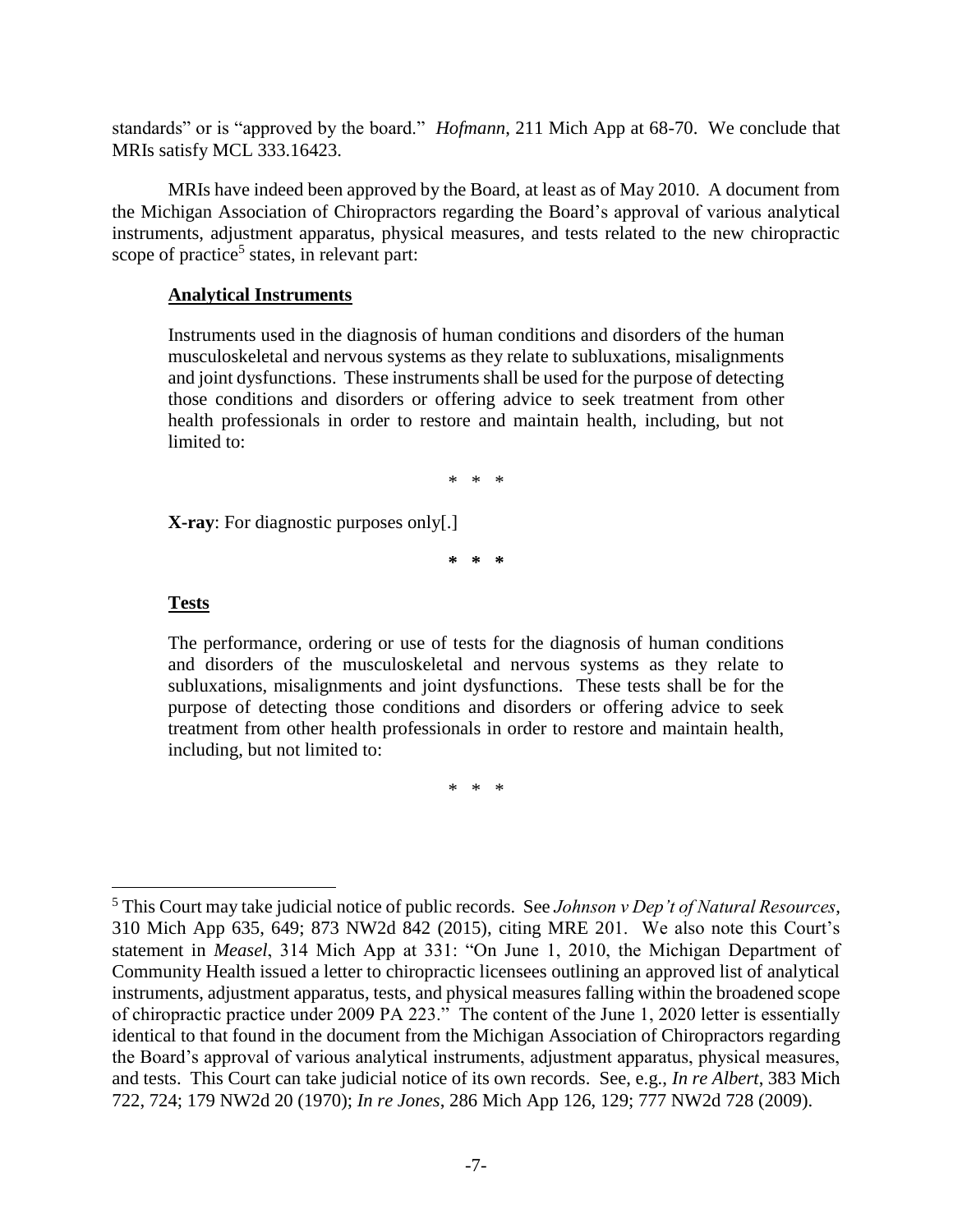**Ordering and use of non-invasive imaging tests, consistent with modern technology and related to spinal subluxations**: May use an MRI of the spine to determine a patient's biomechanical problems in the spine or to offer advice to seek treatment from other healthcare professionals in order to restore or maintain health if the condition is outside the scope of chiropractic[.]

Although we lack information regarding whether MRIs were on the approved list of analytical instruments as of January 1, 2009, such information is irrelevant. MCL 500.3107b(b) refers to the "practice of chiropractic" as *that term* was defined on January 1, 2009. The definition of "practice of chiropractic" as of January 1, 2009, includes the use of analytical instruments as approved by the Board. See *Measel*, 314 Mich App at 335-336, citing MCL 333.16401(1), as amended by 2002 PA 734. Nowhere in the definition of "practice of chiropractic" as of January 1, 2009, does it require an analytical instrument be approved by the Board by a specific date. Thus, even if MRIs did not receive approval by the Board until after January 1, 2009, they are still just that—approved by the Board. Accordingly, MRIs are, at a minimum, not necessarily excluded from the practice of chiropractic under MCL 333.16423.

Moreover, although the list from the Michigan Association of Chiropractors places MRIs under the "Tests" subheading, this Court is "interested not in form or color but in nature and substance." *Wilcox v Moore*, 354 Mich 499, 504; 93 NW2d 288 (1958); see also *Westfield Companies v Grand Valley Health Plan*, 224 Mich App 385, 389-390; 568 NW2d 854 (1997) (refusing to "put[] form over substance" to deny coverage under a contract). Thus, to hold inclusion of MRIs under the "Tests" subheading as dispositive of whether MRIs are reimbursable under the no-fault act would inappropriately exalt form over substance. Therefore, because MRIs are approved by the Board, MRIs such as those at issue here are not necessarily excluded from the practice of chiropractic under MCL 333.16423.<sup>6</sup>

"[T]he mere fact that an instrument has been approved by the board, and thus is not prohibited by § 16423(2), is not determinative of whether the instrument falls within the permissible scope of chiropractic in the first instance." *Hofmann*, 211 Mich App at 70. Accordingly, "to resolve the initial 'scope' question, we must look to the definition of 'practice of chiropractic' " in MCL 333.16401(1)(b) "and determine whether the use of a given instrument is allowed under that definition." *Id*. This determination was made in *Skwierc*, where this Court concluded MRIs meet the definition of "practice of chiropractic" in MCL 333.16401 as of January 1, 2009, and, thus, are compensable. *Skwierc*, \_\_\_ Mich App at \_\_\_; slip op at 5-7.

The trial court denied defendant's motion for partial summary disposition for the reasons provided in plaintiff's responsive brief. Although somewhat convoluted, plaintiff argued in its responsive brief that an MRI was a "more advanced" and "safer" tool than an x-ray machine for locating and diagnosing spinal subluxations and misaligned vertebrae. Additionally, plaintiff asserted that, regardless of the advantages or disadvantages between an MRI and x-ray, "they are

<sup>&</sup>lt;sup>6</sup> Given our conclusion that MRIs constitute an analytical instrument that is "approved by the board," we need not address whether MRIs meet "nationally recognized standards." See *Hofmann*, 211 Mich App at 70.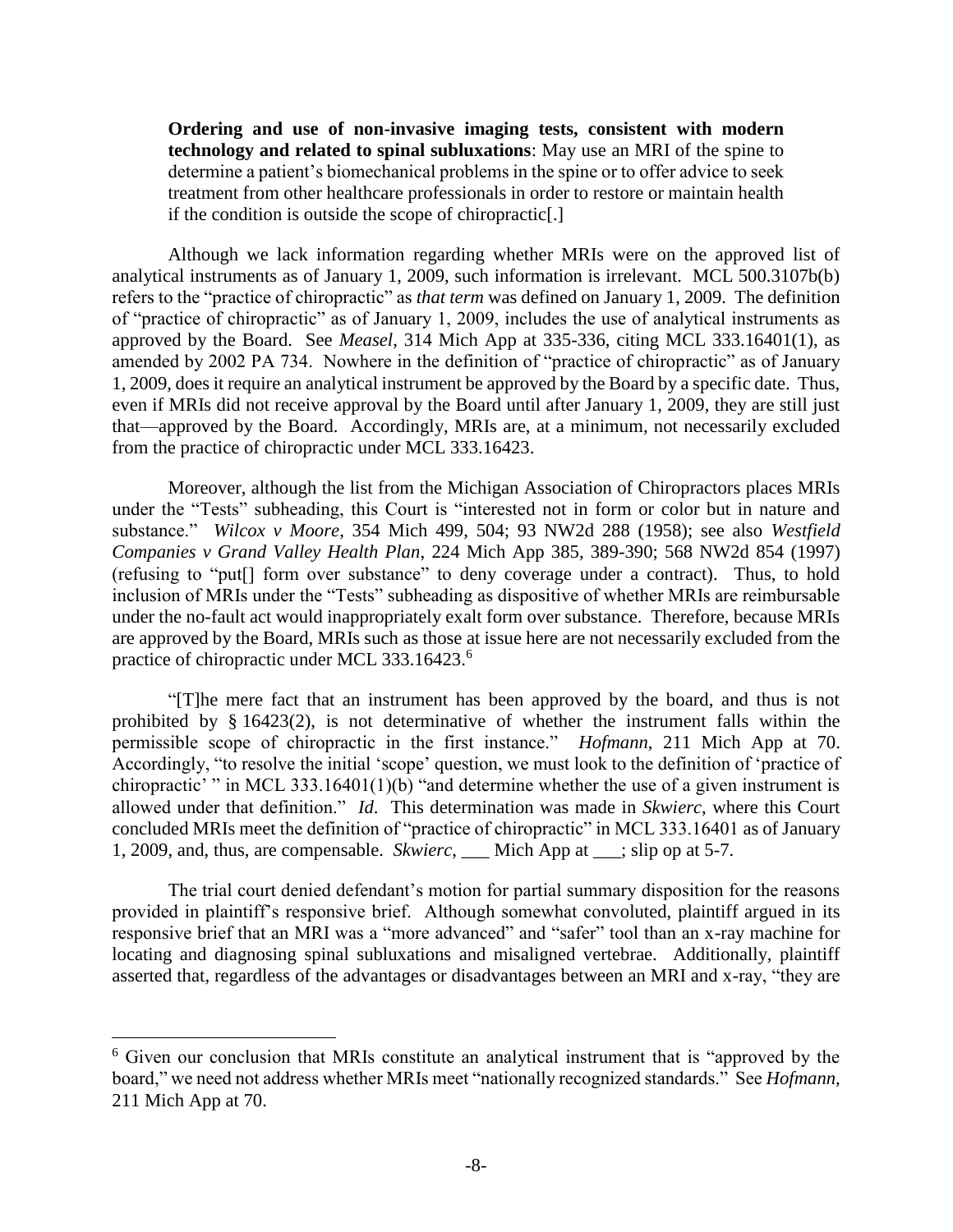both analytical-diagnostic tools with the capability of locating spinal subluxations and/or misaligned vertebrae . . . " Thus, plaintiff's argument below was premised on (1) using MRIs as a means of diagnosis, by spinal analysis, to determine the existence of spinal subluxations or misalignments under MCL 333.16401(1)(b)(*i*) as of January 1, 2009; and (2) MRIs qualifying as an "analytical instrument" used to locate spinal subluxations or misaligned vertebrae under MCL 333.16401(1)(b)(*iii*) as of January 1, 2009. The *Skwierc* Court addressed both Subparagraphs on which plaintiff relied, concluding MRIs come within Subparagraphs (*i*) and (*iii*).

In *Skwierc*, the plaintiff sought treatment from a chiropractor for low back pain after an automobile accident. *Skwierc*, \_\_\_ Mich App at \_\_\_; slip op at 2. Pursuant to a referral from the chiropractor, the medical provider performed an MRI of the plaintiff's lumbar spine. *Id*. The plaintiff assigned his rights to the medical provider. *Id*. After the plaintiff sued the defendant and insurer, the medical provider intervened and filed a complaint seeking reimbursement from the insurer for services provided to the plaintiff. *Id*.

The medical provider moved for summary disposition, asserting there was no genuine issue of material fact that it was "entitled to compensation for the MRI performed on [the plaintiff]." *Skwierc*, \_\_\_ Mich App at \_\_; slip op at 2. The medical provider alleged that the insurer improperly denied its claim on the basis that " 'an MRI ordered by a chiropractor is not within the scope of chiropractic medicine and therefore not compensable under the No-Fault Act.' " *Id*. Asserting that an MRI constituted "an analytical instrument, tool, or method used by chiropractors to diagnose spinal conditions," and the MRI at issue was ordered to "diagnose the source of [the plaintiff's] low back pain," the medical provider argued it was entitled to reimbursement for the MRI under MCL 500.3107b(b) because an MRI was "within the definition of chiropractic practice under MCL 333.16401 as of January 1, 2009." *Id*. The insurer countered and sought partial summary disposition of the medical provider's charges for the MRI services. *Id*. The insurer argued that it "had not wrongfully denied the claim because the MRI was outside the scope of chiropractic practice as of January 1, 2009," and, thus, not compensable under MCL 500.3107b(b). *Id*.

The trial court denied the medical provider's dispositive motion and granted the insurer's motion, concluding the insurer was not required to reimburse the medical provider for the MRI under the no-fault act. *Skwierc*, \_\_\_ Mich App at \_\_\_; slip op at 2. The trial court found that the MRI was "outside the scope of chiropractic practice" and concluded that the chiropractor "engaged in the unauthorized practice of medicine when ordering the MRI." *Id*. This Court reversed, explaining that "[r]esolution of the initial scope question requires us to consider the above statutory definition of 'practice of chiropractic' [in MCL 333.16401 as of January 1, 2009,] and 'determine whether the use of a given instrument is allowed under that definition.' " *Id.* at 5, quoting *Hofmann*, 211 Mich App at 70. Analyzing the issue, the *Skwierc* Court concluded that MRIs were within the definition of practice of chiropractic as of January 1, 2009. *Skwierc*, \_\_\_ Mich App at  $\frac{\ }{}$   $\frac{1}{\sinh \theta}$  op at 5-7.

The *Skwierc* Court concluded that the plaintiff's lumbar spine MRI fell within Subparagraphs (*i*) and (*iii*) of MCL 333.16401(b) as of January 1, 2009. *Skwierc*, \_\_\_ Mich App at \_\_\_; slip op at 5-7. First, under MCL 333.16401(1)(b)(*i*), the practice of chiropractic included "[d]iagnosis, including spinal analysis, to determine the existence of spinal subluxations or misalignments that produce nerve interference, indicating the necessity for chiropractic care."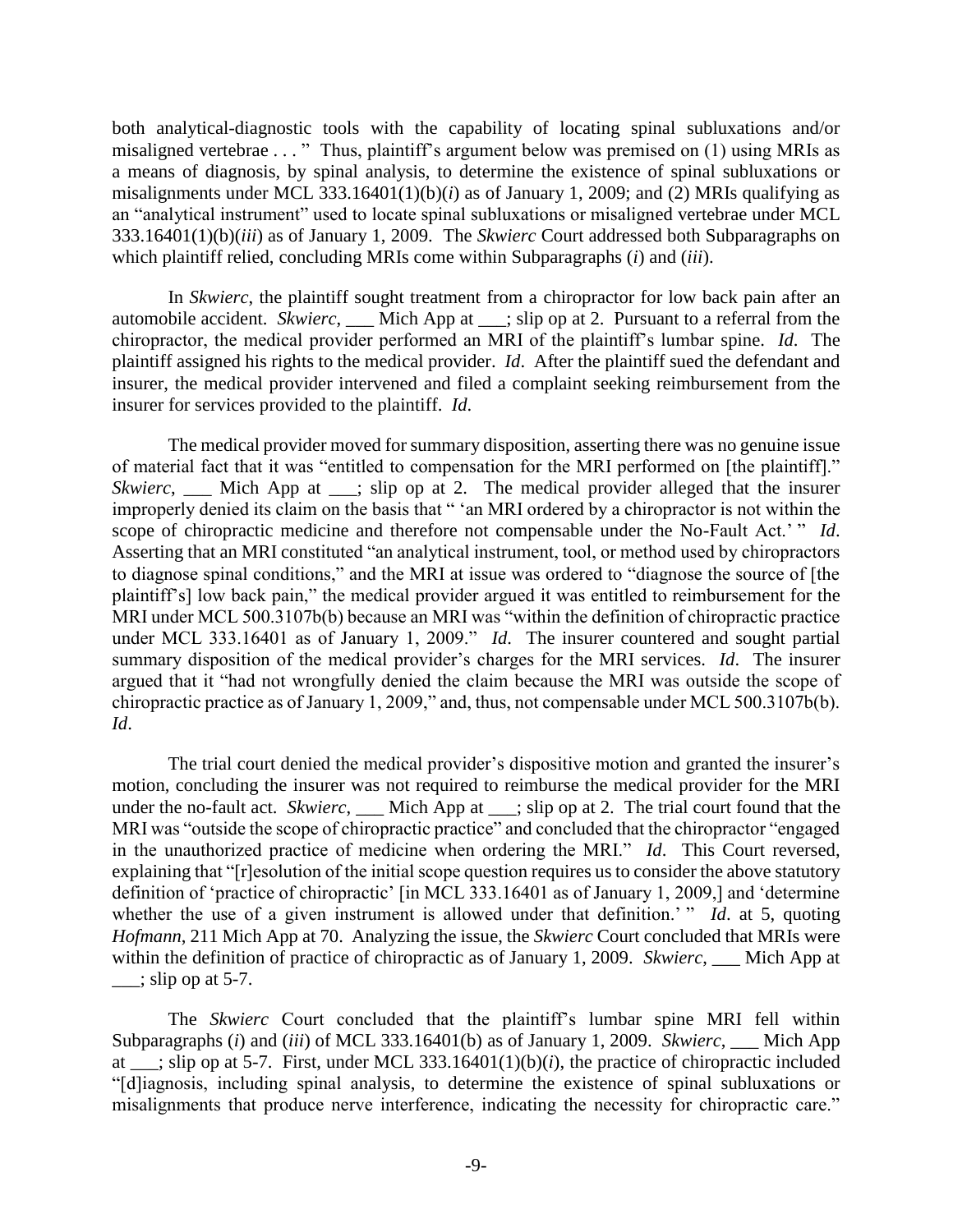*Skwierc* noted that a chiropractic "diagnosis" was "limited to the determination of existing spinal subluxations or misalignments, which can only be located at their source, i.e., the spine." *Skwierc*, Mich App at \_\_\_; slip op at 6 (quotation marks and citation omitted). This Court noted the trial court's findings that the lumbar spine MRI did not fall under Subparagraph (*i*) because MRIs must be interpreted by a doctor to reach a diagnosis and, thus, by themselves, MRIs did not constitute a diagnosis. *Id*. This Court concluded, however, that the trial court seemingly "misunderstood the applicable limits on a chiropractor's diagnostic authority in this context, which is essentially defined by the distinction between spinal and non-spinal areas." *Id*., citing *Hofmann*, 211 Mich App at 85-87. This Court further stated:

"[A] chiropractor's diagnostic authority includes the authority to perform 'spinal analysis,' which encompasses 'monitor[ing] the body's physiology for the purpose of determining subluxated or misaligned vertebrae or related bones and tissues,' " but "a chiropractor's authority to analyze and monitor the body's physiology necessarily is limited to the spinal area only . . . ." Because the MRI in this case was limited to a portion of the spine, its use was not outside the scope of chiropractic diagnostic authority. The trial court erred by concluding otherwise. [*Skwierc*, \_\_\_ Mich App at \_\_\_; slip op at 6 (first alteration and ellipsis added in *Skwierc*; second alteration in *Hofmann*; citations omitted).]

Thus, when an MRI is "limited to a portion of the spine," its use comes within the definition of "practice of chiropractic" as that term is defined under MCL 333.16401(1)(b)(*i*) as of January 1, 2009. *Id*.

Under MCL 333.16401(1)(b)(*iii*), the practice of chiropractic includes the "use of analytical instruments . . . regulated by rules promulgated pursuant to [MCL 333.16423] . . . for the purpose of locating spinal subluxations or misaligned vertebrae of the human spine." In *Skwierc*, this Court noted that, as of January 1, 2009, "analytical instruments" was "defined by rule to mean 'instruments which monitor the body's physiology for the purpose of determining subluxated or misaligned vertebrae or related bones and tissues.' " *Skwierc*, \_\_\_ Mich App at \_\_\_; slip op at 6, quoting 2006 Annual Admin Code Supp, R 338.12001(b); see also *Hofmann*, 211 Mich App at 85 (citing earlier version of this rule containing the same language). As *Skwierc* notes, this Court previously described the nature of an MRI as "a scanning technology that permits detailed, potentially three-dimensional viewing of soft tissue structures within the body-such as muscles, nerves, and connective tissue-without using ionizing radiation; as distinct from x-rays or CT scans, which do subject the body to ionizing radiation and are much less useful for visualizing soft tissue." *Chouman v Home Owners Ins Co*, 293 Mich App 434, 442 n 4; 810 NW2d 88 (2011). Thus, *Skwierc* held that, "when used for an analysis of the spine, it is clear that an MRI falls within the scope of chiropractic practice as it was defined in January 1, 2009." *Skwierc*, \_\_\_ Mich App at \_\_\_; slip op at 6-7, citing *Hofmann*, 211 Mich App at 87-88.<sup>7</sup> This Court therefore concluded

 $<sup>7</sup>$  To the extent defendant's argument can be read as asserting that x-rays are the only imaging</sup> technology usable by chiropractors, *Skwierc* rejected this argument. Specifically, this Court stated that the practice of chiropractic included the "use of analytical machines . . . *and* the use of x-ray machines . . . " *Skwierc*, Mich App at ; slip op at 7, quoting MCL 333.16401(1)(b)(*iii*), as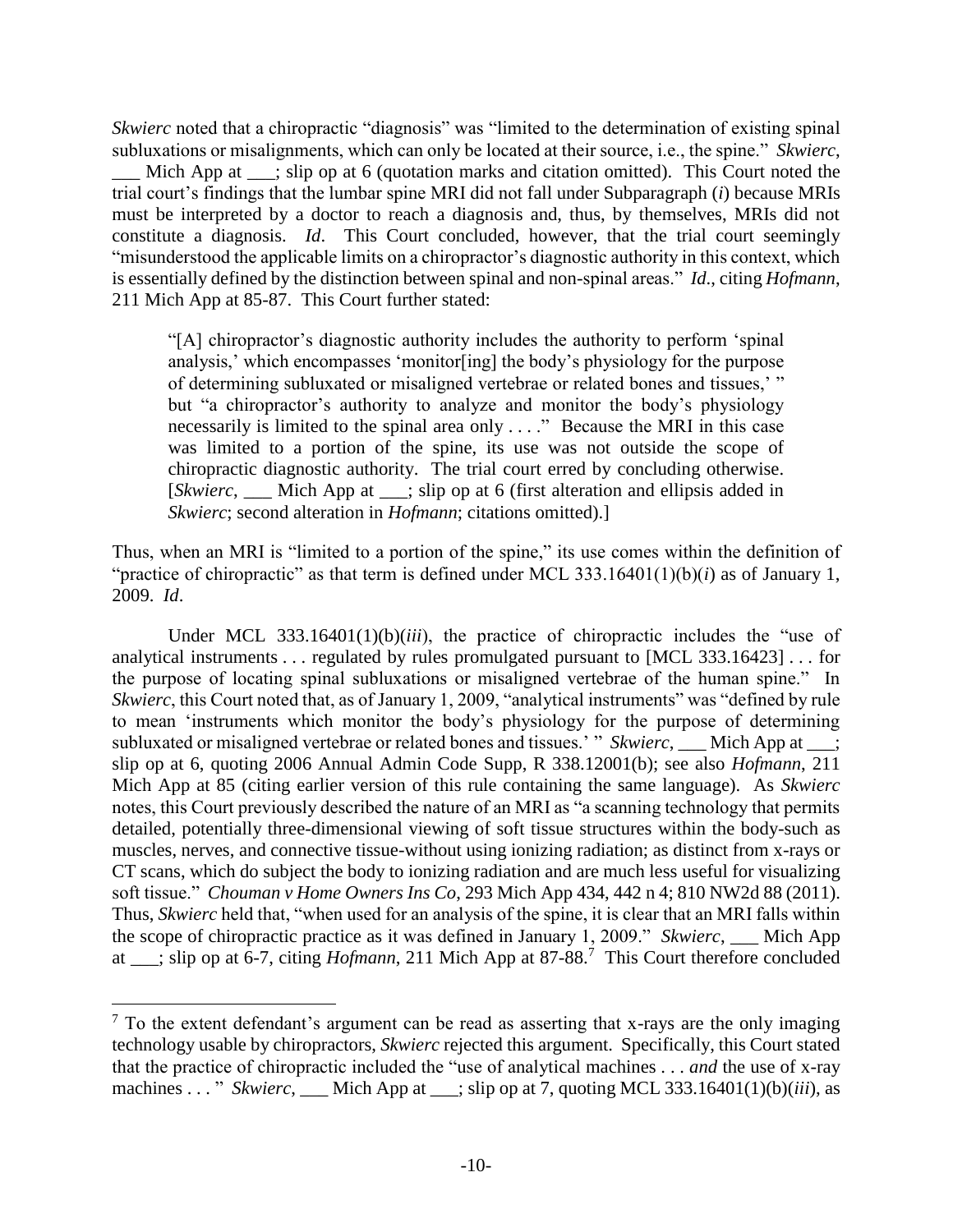that because an MRI "satisfies the definition of 'analytical instrument[],' its appropriate use is within the practice of chiropractic as of January 1, 2009." *Skwierc*, Mich App at ; slip op at 7.

Accordingly, we conclude that, under *Skwierc*, at least three of the four MRIs for which defendant refused to reimburse plaintiff are clearly included within the scope of chiropractic because they were limited to an analysis of the spine and were used to detect and diagnose conditions related to subluxations and misalignments in Martin's spine. Specifically, three of the MRIs focused on Martin's cervical, thoracic, and lumbar spine. The summaries of the cervical, thoracic, and lumbar spine MRIs indicated there was no evidence of fractures or subluxation, and little to no disc herniation. Because these three MRIs were limited to an analysis of Martin's cervical, lumbar, and thoracic spine, their use in such a manner is permitted by MCL 333.16401(1)(b)(*i*) and (*iii*), and plaintiff may be reimbursed for performing these scans on Martin. *Skwierc*, Mich App at ; slip op at 5-7.

Determining whether the fourth MRI at issue, which involved an analysis of Martin's SI joint, is compensable requires first determining whether the SI joint constitutes a part of the spine. We conclude that it does.

According to the Mayo Clinic, "[t]he sacroiliac [(SI)] joints link your pelvis and lower spine. They're made up of the sacrum—the bony structure above your tailbone and below your lower vertebrae—and the top part (ilium) of your pelvis." Mayo Clinic, *Sacroiliac Joints Diagram*, < https://www.mayoclinic.org/diseases-conditions/sacroiliitis/symptoms-causes/syc-20350747#dialogId17614615 > (accessed December 12, 2021). Moreover, whether the SI joints constitute part of the spine for purposes of this appeal, this Court in *Hofmann* explained that "[t]he relevant inquiry, as we see it, is not whether the pelvis as a whole comprises part of the spine, but rather, as the statute indicates, whether a pelvic x-ray serves the purpose of 'locating spinal subluxations or misaligned vertebrae of the human spine.' " *Hofmann*, 211 Mich App at 71, quoting MCL 333.16401(1)(b)(*iii*). The Attorneys' Dictionary of Medicine, quoted with approval by *Hofmann*, 211 Mich App at 71-72, defines the pelvis and spine respectively as follows:

[*Pelvis*.] 1. An irregularly formed ring or girdle of bones, sometimes compared to a basin, at the lower end of the trunk, supported on the thigh bones and itself supporting the spine. It is composed of two roughly semicircular hip bones (innominate bones) *and the lower, wedgeshaped end of the spine (sacrum and coccyx)*. The two hip bones unite in front, but in the back they leave a gap which is filled in by the *part of the lower spine called [the] sacrum*. The coccyx is continued below the sacrum but does not touch the hip bones. The pelvis or the pelvic girdle is, therefore, actually composed of the two innominate bones *and the sacrum*. The coccyx is merely an extension. Each innominate bone (os coxae) is composed of three parts, ilium, ischium, and pubis. The spine sits on top of the

amended by 2002 PA 734 (emphasis in original). Thus, the *Skwierc* Court concluded, x-ray machines could be used "*in addition to* the broader category of 'analytical instruments.' " *Skwierc*,  $\Box$  Mich App at  $\Box$ ; slip op at 7.